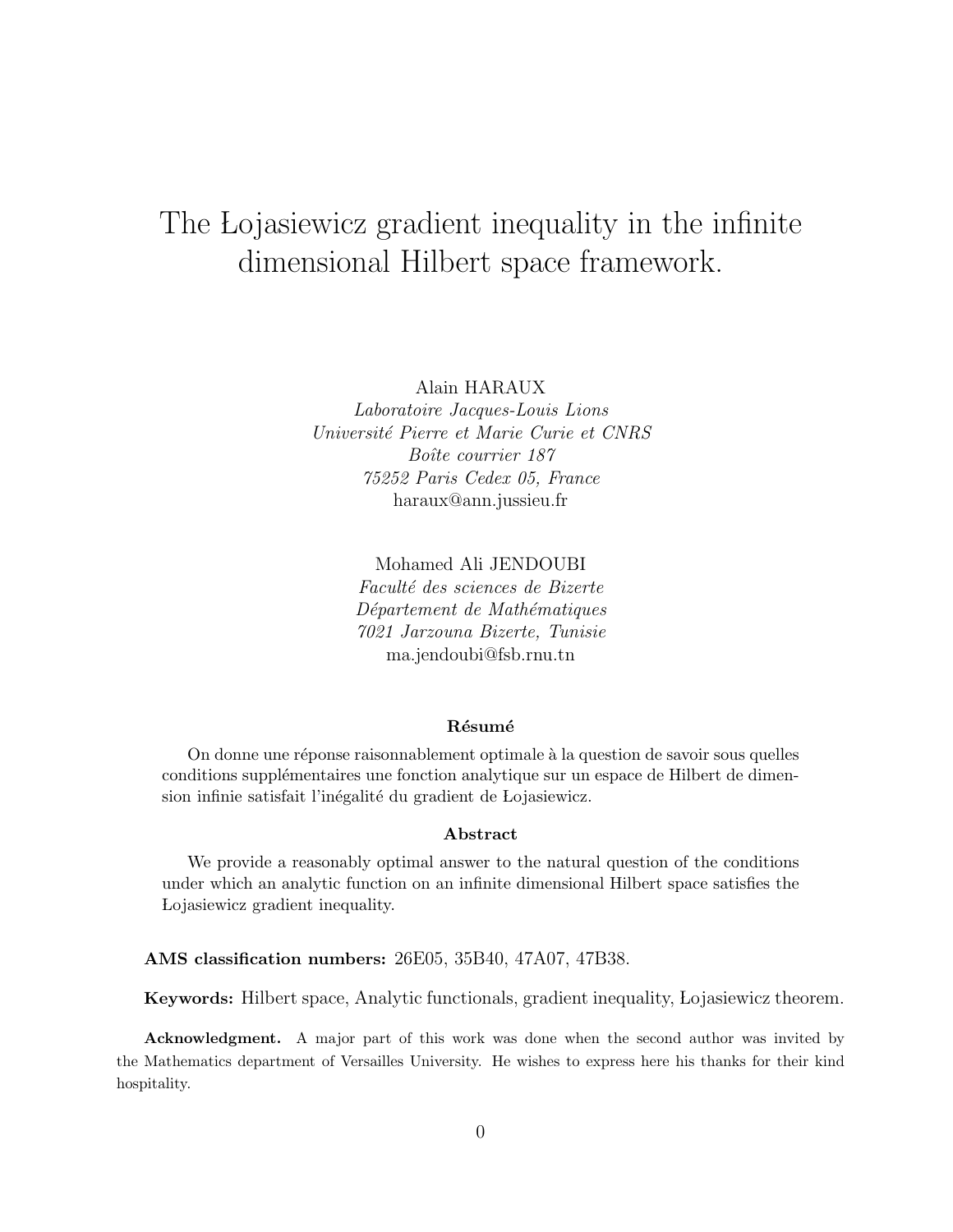### 1 Introduction

Let  $V$  be a real Hilbert space. It is a natural question to ask whether an analytic function  $F: V \to \mathbb{R}$  satisfies the Lojasiewicz gradient inequality which means that for any  $a \in V$ there exists  $\theta \in (0, 1/2)$ , a neighborhood W of a in V and  $c > 0$  for which

$$
\forall u \in W, \quad ||DF(u)||_{V'} \ge c|F(u) - F(a)|^{1-\theta}
$$

where  $V'$  is the topological dual of  $V$ . After the pioneering works of S. Lojasiewicz, many results of this type have been proved in the literature in various contexts with main applications to partial differential equations, the main objectives being convergence results of bounded solutions to stationary ones or decay estimates of the difference between the solution and its limiting equilibrium, cf. for instance [1]-[16], [20]. Usually in the PDE framework one makes use of a compactness hypothesis of the resolvent of the linearization of  $DF(u)$  around an arbitrary equilibrium. It is however reasonable to wander what would be a minimal framework to extend the Lojasiewicz theory to analytic functionals in infinite dimensions. This paper gives rather simple answers to this question, first in the linear case where the gradient inequality can already fail without additional assumptions, and secondly in the semilinear case where the situation turns out to be slightly more complicated.

#### 2 Quadratic forms and the linear case

Throughout this section we consider a real Hilbert space  $H$  and a linear operator  $A$  such that

$$
A \in L(H); \quad A^* = A \tag{1}
$$

and the associated quadratic form  $\Phi : H \longrightarrow \mathbb{R}$  defined by

$$
\forall u \in H, \quad \Phi(u) = \frac{1}{2} \langle Au, u \rangle.
$$
 (2)

We denote by |u| the norm of a vector  $u \in H$ . Our main result is the following

**Theorem 2.1.** The following properties are equivalent i) 0 is not an accumulation point of  $sp(A)$ ii) For some  $\rho > 0$  we have

$$
\forall u \in \ker(A)^{\perp}, \quad |Au| \ge \rho |u|
$$

iii)  $\Phi$  satisfies the gradient inequality at the origin for some  $\theta > 0$ iv)  $\Phi$  satisfies the gradient inequality at any point for  $\theta = \frac{1}{2}$  $\frac{1}{2}$ .

**Proof.** We establish  $[i] \Rightarrow ii) \Rightarrow iv$ ] and the contraposition of  $[iii] \Rightarrow i$ ]. Since  $[vi] \Rightarrow iii$ ] is obvious, the result follows.

Step 1. Assuming that 0 is an accumulation point of  $sp(A)$  we prove that the Lojasiewicz gradient inequality at 0 fails. We state first an easy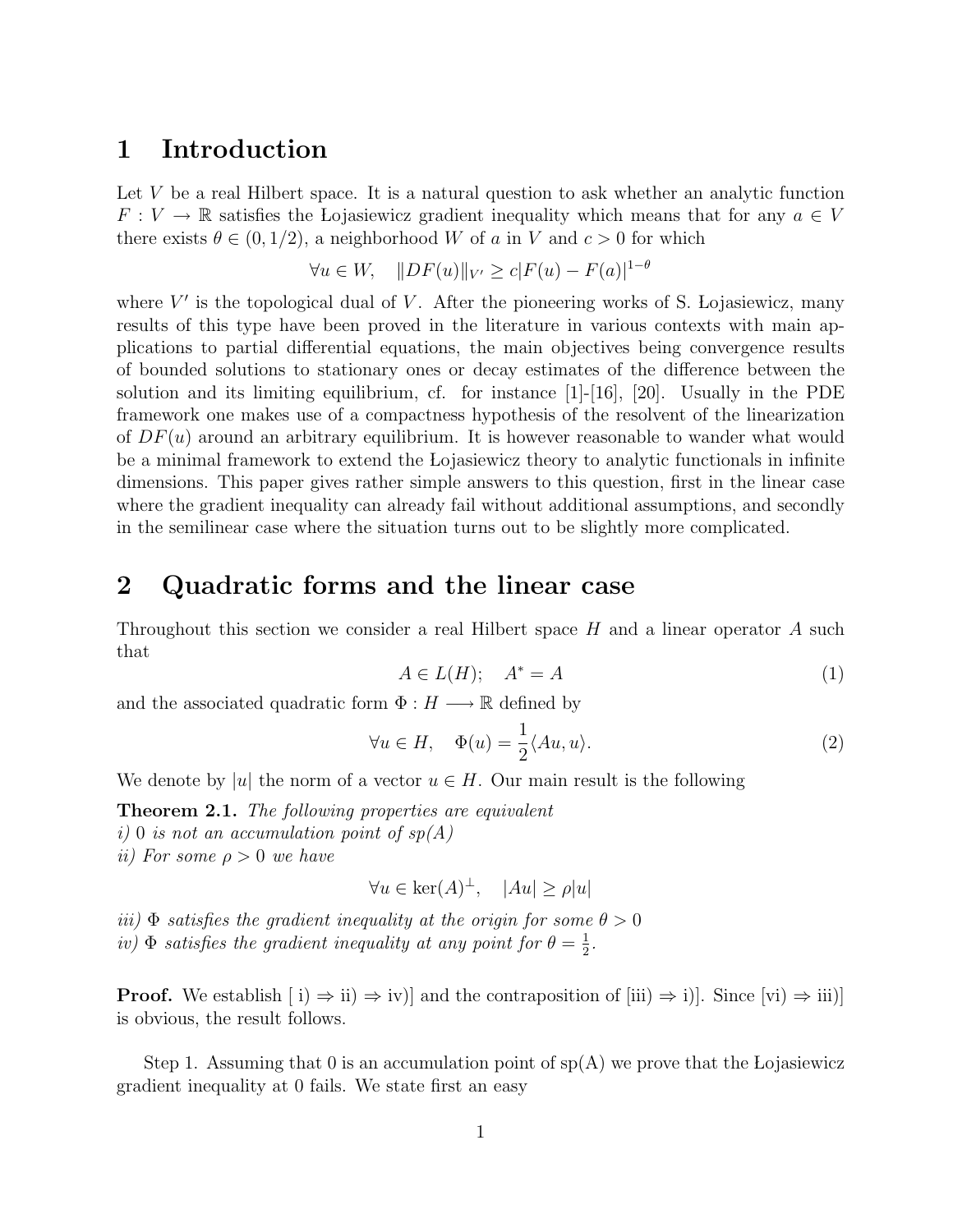**Lemma 2.2.** Assume that for some  $\eta > 0$  we have

$$
\forall u \in H, \quad |Au - \lambda u| \ge \eta |u|.
$$

Then  $\lambda \notin sp(A)$ .

**Proof.** Indeed since A is bounded,  $A - \lambda I$  has closed graph and consequently  $(A - \lambda I)^{-1}$ , which is well defined on  $H$  has also closed graph and is therefore bounded.  $\Box$ 

As a consequence of this Lemma, we can find a sequence  $\lambda_n$  of positive numbers tending to 0 and a sequence of vectors  $u_n \in H$  for which

$$
\forall n \in \mathbb{N}, \quad |Au_n - \lambda_n u_n| < \frac{\lambda_n}{2} |u_n|.
$$

In particular

$$
\forall n \in \mathbb{N}, \quad |Au_n| < \frac{3\lambda_n}{2}|u_n|
$$

and since

$$
\forall n \in \mathbb{N}, \quad |\langle Au_n, u_n \rangle - \lambda_n |u_n|^2| < \frac{\lambda_n}{2} |u_n|^2
$$

we find

$$
\forall n \in \mathbb{N}, \quad \langle Au_n, u_n \rangle > \frac{\lambda_n}{2} |u_n|^2.
$$

By homogeneity we can change  $u_n$  in order to achieve  $|u_n| = \rho$ . Then we find

$$
\forall n \in \mathbb{N}, \quad |Au_n| < \frac{3\lambda_n}{2}\rho; \quad \Phi(u_n) > \frac{\lambda_n}{4}\rho^2.
$$

And therefore no Lojasiewicz gradient inequality of the form

$$
|Au| \ge \delta \Phi(u)^{1-\theta}
$$

with  $\delta, \theta > 0$  can be satisfied in a neighborhood of 0.

Step 2. i)  $\Rightarrow$  ii). As a consequence of Theorem VIII.4 p. 260 from [19], up to an isometric isomorphism we may assume  $H = L^2(\Omega, d\mu)$  where  $(\Omega, d\mu)$  is some positively measured space and

$$
\forall u \in H, \quad (Au)(x) = a(x)u(x), \quad \mu - a.e. \text{ in } \Omega.
$$

We define

$$
\Omega_+ = \{ x \in \Omega, \quad a(x) > 0 \}; \quad \Omega_- = \{ x \in \Omega, \quad a(x) < 0 \}; \quad \Omega_0 = \{ x \in \Omega, \quad a(x) = 0 \}.
$$

First if  $0 \notin sp(A)$ , then A is an isomorphism and then the result is obvious. Indeed in that case

$$
|\Phi(u)| \le |Au||u| \le C|Au|^2.
$$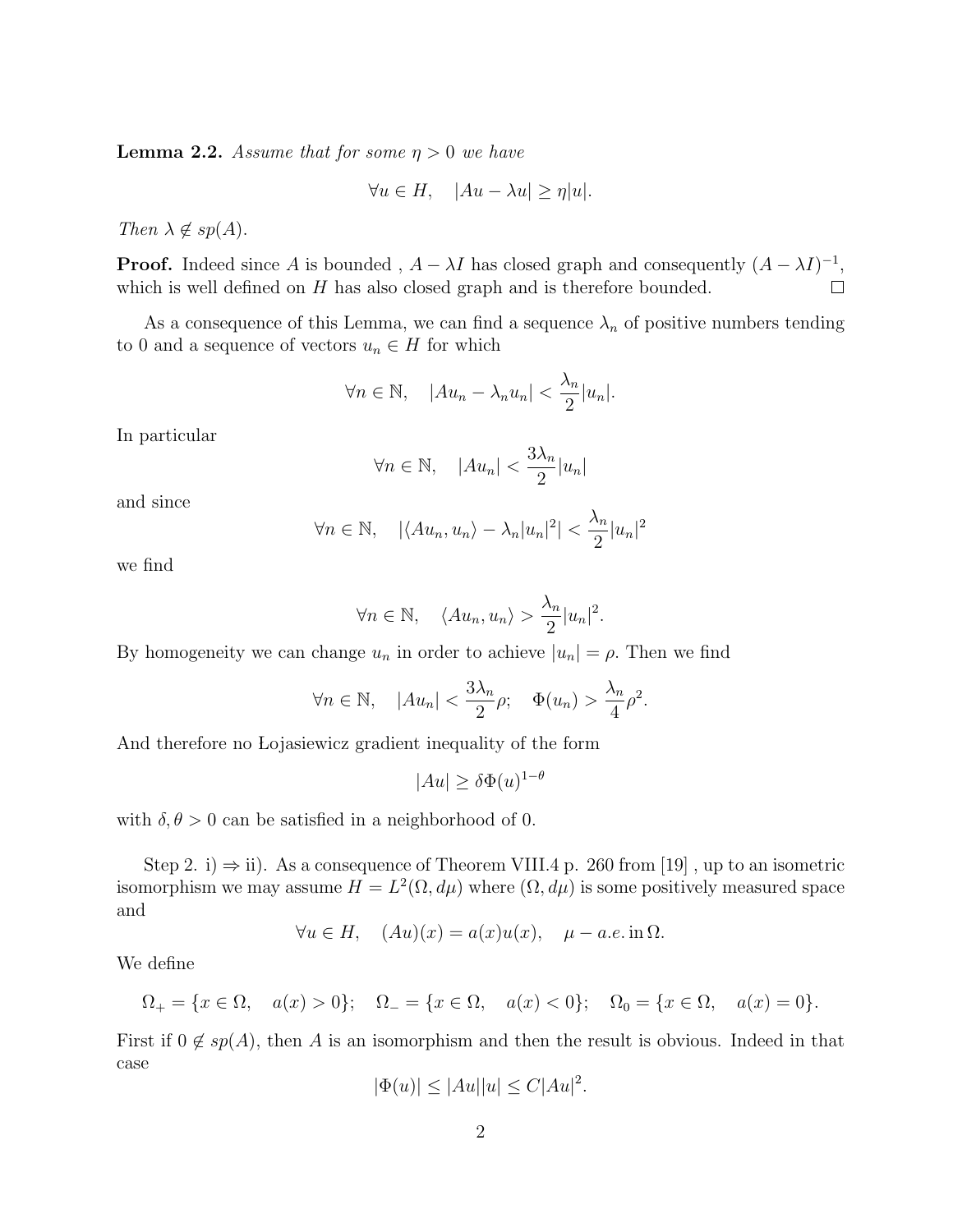On the other hand if  $0 \in sp(A)$  and 0 is isolated in  $sp(A)$ , it means that for some  $\rho > 0$  we have

 $[-\rho, \rho] \cap sp(A) = \{0\}.$  $\mu(a^{-1}(0, \rho) \cap \Omega_+) = 0.$ (3)

We claim that

Indeed assuming 
$$
\mu(a^{-1}(0, \rho) \cap \Omega_+) > 0
$$
, there is first of all  $\eta \in (0, \rho)$  for which

$$
\mu(a^{-1}(\eta,\rho) \cap \Omega_+) > 0.
$$

Then we have either

$$
\mu(a^{-1}(\eta, \frac{\rho + \eta}{2}) \cap \Omega_+) > 0
$$
  

$$
\mu(a^{-1}(\frac{\rho + \eta}{2}, \rho) \cap \Omega_+) > 0
$$

or

and by inductive dichotomy we find a sequence of integers 
$$
k_n \in [0, 2^n - 1]
$$
 for which, setting

$$
I_n = [\eta + k_n \frac{\rho - \eta}{2^n}, \eta + (k_n + 1) \frac{\rho - \eta}{2^n}]
$$

the following properties hold

$$
I_n \subset I_{n-1} ... \subset I_1
$$

and

$$
\forall n \in \mathbb{N}, \quad \mu(a^{-1}(I_n) \cap \Omega_+) > 0.
$$

Let

$$
\rho_* := \bigcap_{n \ge 1} I_n.
$$

It is clear that

$$
\forall \varepsilon > 0, \quad \mu(a^{-1}(B(\rho_*, \varepsilon) \cap \Omega_+) > 0.
$$

Letting

$$
\omega_{\varepsilon} = a^{-1}(B(\rho_*, \varepsilon) \cap \Omega_+; \quad \phi_{\varepsilon} = 1_{\omega_{\varepsilon}}
$$

we find

$$
\forall \varepsilon > 0, \quad |(A - \rho_*) \phi_{\varepsilon}|^2 \leq \varepsilon^2 |\phi_{\varepsilon}|^2.
$$

Hence  $\rho_*\in sp(A)$  , a contradiction. Similarly we have

$$
\mu(a^{-1}(-\rho, 0) \cap \Omega_{-}) = 0. \tag{4}
$$

Finally given  $u \in H$ , we have

$$
|Au|^2 = \int_{\Omega} |a(x)u(x)|^2 d\mu(x) \ge \rho^2 \left[ \int_{\Omega_+} u^2(x) d\mu(x) + \int_{\Omega_-} u^2(x) d\mu(x) \right]
$$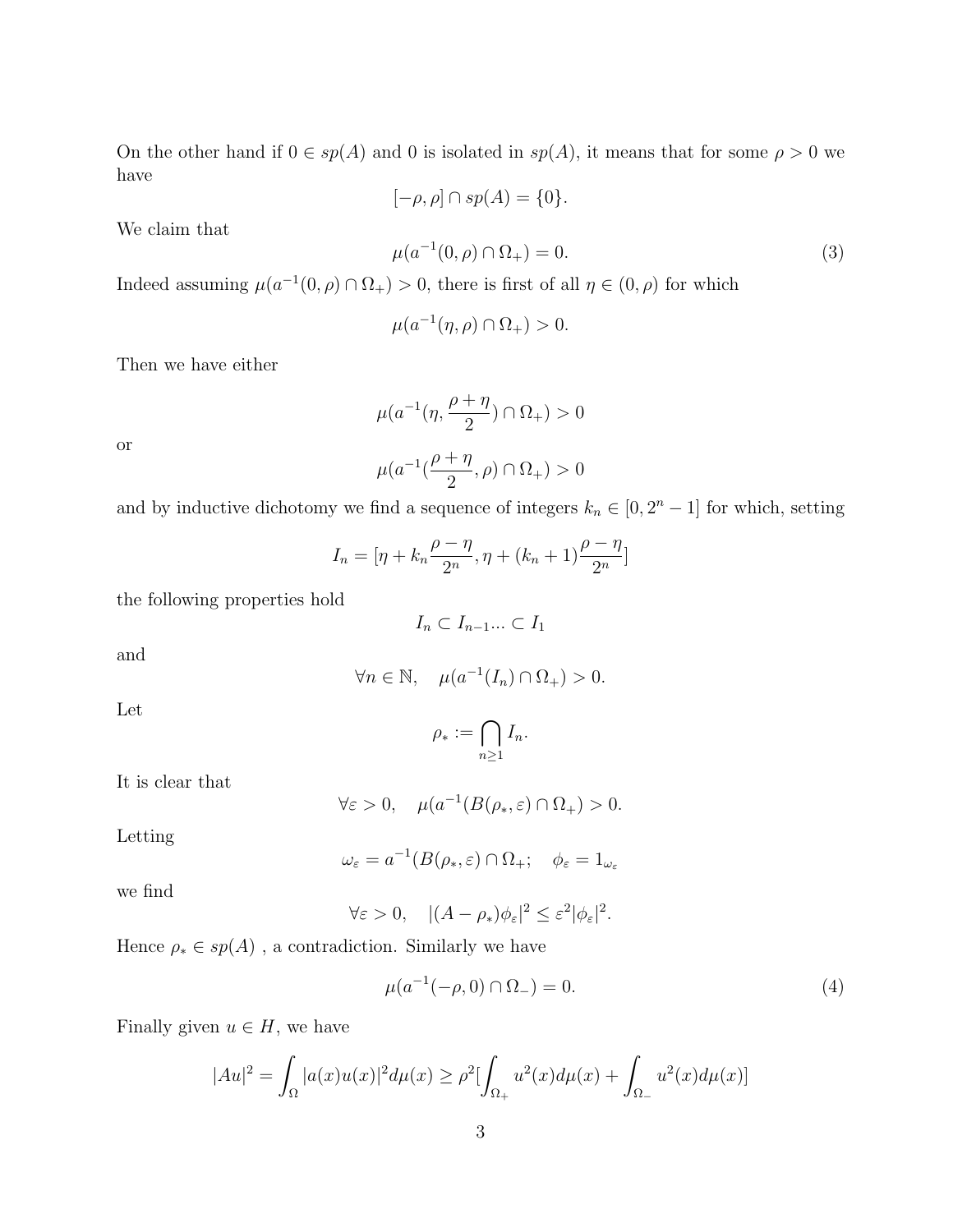and the result is now obvious since

$$
\forall u \in \ker(A)^{\perp}, \quad \int_{\Omega_+} u^2(x) d\mu(x) + \int_{\Omega_-} u^2(x) d\mu(x) = |u|^2.
$$

Step 3. Given  $u \in H$ , let  $v = Qu$  be the orthogonal projection of u on  $\ker(A)^{\perp}$ . We have clearly kAk ka<br>Kabupatèn

$$
2|\Phi(u)| = 2|\Phi(v)| \le ||A|| |v|^2 \le \frac{||A||}{\rho^2} |Av|^2 = \frac{||A||}{\rho^2} |Au|^2
$$

which is precisely the gradient inequality at 0 with  $\theta = \frac{1}{2}$  $\frac{1}{2}$ . The gradient inequality for any  $1 \ge \theta > 0$  is trivially satisfied at any point x with  $Ax \ne 0$  and if  $Ax = 0$  we have  $|\Phi(u)-\Phi(x)|=|\Phi(u)|$ , so that at such a point x the gradient inequality reduces to the same inequality at 0.

 $\Box$ 

#### 3 What happens in the nonlinear case ?

A natural question is whether the necessary and sufficient condition of Theorem 2.1 gives the right condition for the second derivative at a critical point a in order for an analytic functional  $F: H \to \mathbb{R}$  to fulfill a Lojasiewicz inequality near a. Since in the quadratic case the Lojasiewicz inequality is either false, or satisfied with the best possible value  $\theta = \frac{1}{2}$  $\frac{1}{2}$ , it is clear that some additional difficulties will appear. The next result shows that if the second derivative is "bad", at least the functional cannot satisfy the Lojasiewicz inequality with  $\theta = \frac{1}{2}$  $\frac{1}{2}$ .

**Proposition 3.1.** Let  $F: U \to \mathbb{R}$  be an analytic functional where  $U \subset H$  is an open neighborhood of 0 and assume

 $F(0) = |DF(0)| = 0.$ 

If 0 is an accumulation point of  $sp(D^2F(0))$ , then an inequality

$$
\forall u \in U, \quad |\nabla F(u)| \ge c |F(u)|^{1-\theta}
$$

for some  $c > 0$  implies  $\theta \leq \frac{1}{3}$  $\frac{1}{3}$ .

**Proof.** As a consequence of the hypothesis, as in the proof of Theorem 2.1 we can find a sequence  $\lambda_n$  of positive numbers tending to 0 and a sequence of vectors  $u_n \in H$  with  $|u_n| = \rho$ which can be taken arbitrarily small independently of  $\lambda_n$ , and for which

$$
\forall n \in \mathbb{N}, \quad |Au_n| < \frac{3}{2}\lambda_n\rho; \quad \Phi(u_n) > \frac{\lambda_n}{4}\rho^2
$$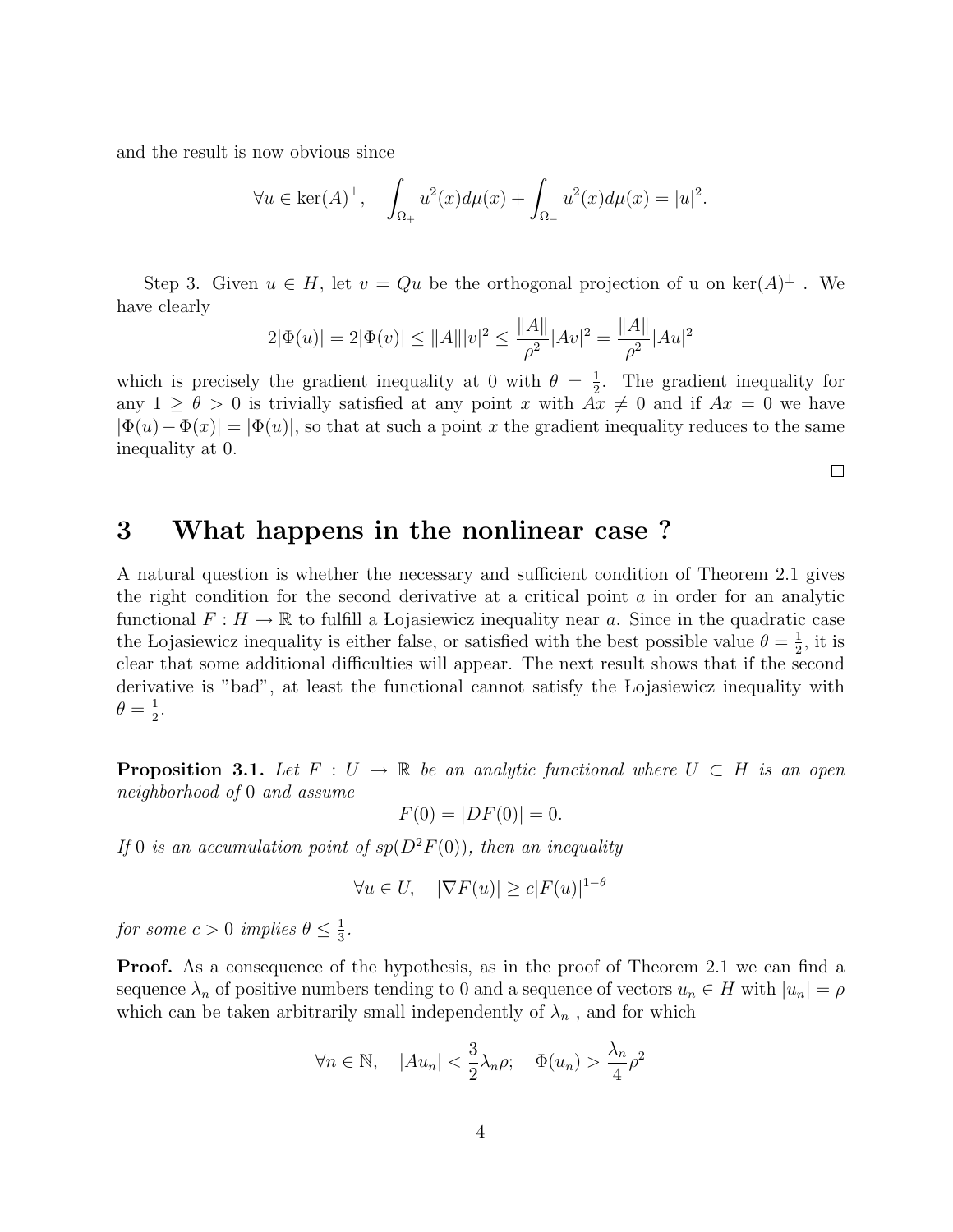where  $A = D^2F(0)$  and  $\Phi$  is the quadratic part of F. Then by taking the next (second order) approximation we find for some fixed constants  $C, D \geq 0$ 

$$
|\nabla F(u_n)| \le 2\lambda_n \rho + C\rho^2
$$
;  $F(u_n) \ge \frac{\lambda_n}{4}\rho^2 - D\rho^3$ .

Choosing  $\rho = \varepsilon \lambda_n$  with  $\varepsilon > 0$  small enough we find for some  $M > 0$ 

$$
(\varepsilon^2 \frac{\lambda_n^3}{8})^{1-\theta} \le M \lambda_n^2.
$$

Therefore  $\lambda_n^{1-3\theta}$  is bounded and by letting n go to infinity we conclude that  $\theta \leq \frac{1}{3}$  $\frac{1}{3}$ .  $\Box$ 

Remark 3.2. We have been unable to construct an example of the above situation in which  $\theta = \frac{1}{3}$  $\frac{1}{3}$ . The next example shows that  $\theta = \frac{1}{4}$  $\frac{1}{4}$  can actually happen.

**Proposition 3.3.** Let  $H = L^2(0,1)$  and  $F : H \to \mathbb{R}$  be the analytic functional given by

$$
F(u) := \frac{1}{4} \left( \int_0^1 u^2(x) dx \right)^2 + \frac{1}{2} \int_0^1 x u^2(x) dx.
$$

Then

$$
\forall u \in H, \quad |(\nabla F)(u)| \ge |F(u)|^{\frac{3}{4}}.
$$

However  $[0, 1] \subset sp(D^2F(0)).$ 

**Proof.** It is easily verified that  $F$  is an analytic (actually polynomial) functional with

$$
(\nabla F)(u) = xu + \left(\int_0^1 u^2 dx\right)u.
$$

In particular

$$
|(\nabla F)(u)|^2 = \int_0^1 [(x+(\int_0^1 u^2 dx)u]^2 dx \ge \int_0^1 x^2 u^2 dx + (\int_0^1 u^2 dx)^3.
$$

On the other hand

$$
\left(\int_0^1 u^2 dx\right)^2 = \left[\left(\int_0^1 u^2 dx\right)^{\frac{3}{2}}\right]^{\frac{4}{3}} \le \left|\left(\nabla F\right)(u)\right|^{\frac{4}{3}}.
$$

In addition

$$
\begin{aligned} \left(\int_0^1 x u^2(x) dx\right)^{\frac{3}{2}} &\leq \left(\int_0^1 x^2 u^2 dx\right)^{\frac{3}{4}} \left(\int_0^1 u^2 dx\right)^{\frac{3}{4}} \leq \int_0^1 x^2 u^2 dx + \left[\left(\int_0^1 u^2 dx\right)^{\frac{3}{4}}\right]^4 \\ &= \int_0^1 x^2 u^2 dx + \left(\int_0^1 u^2 dx\right)^3 \end{aligned}
$$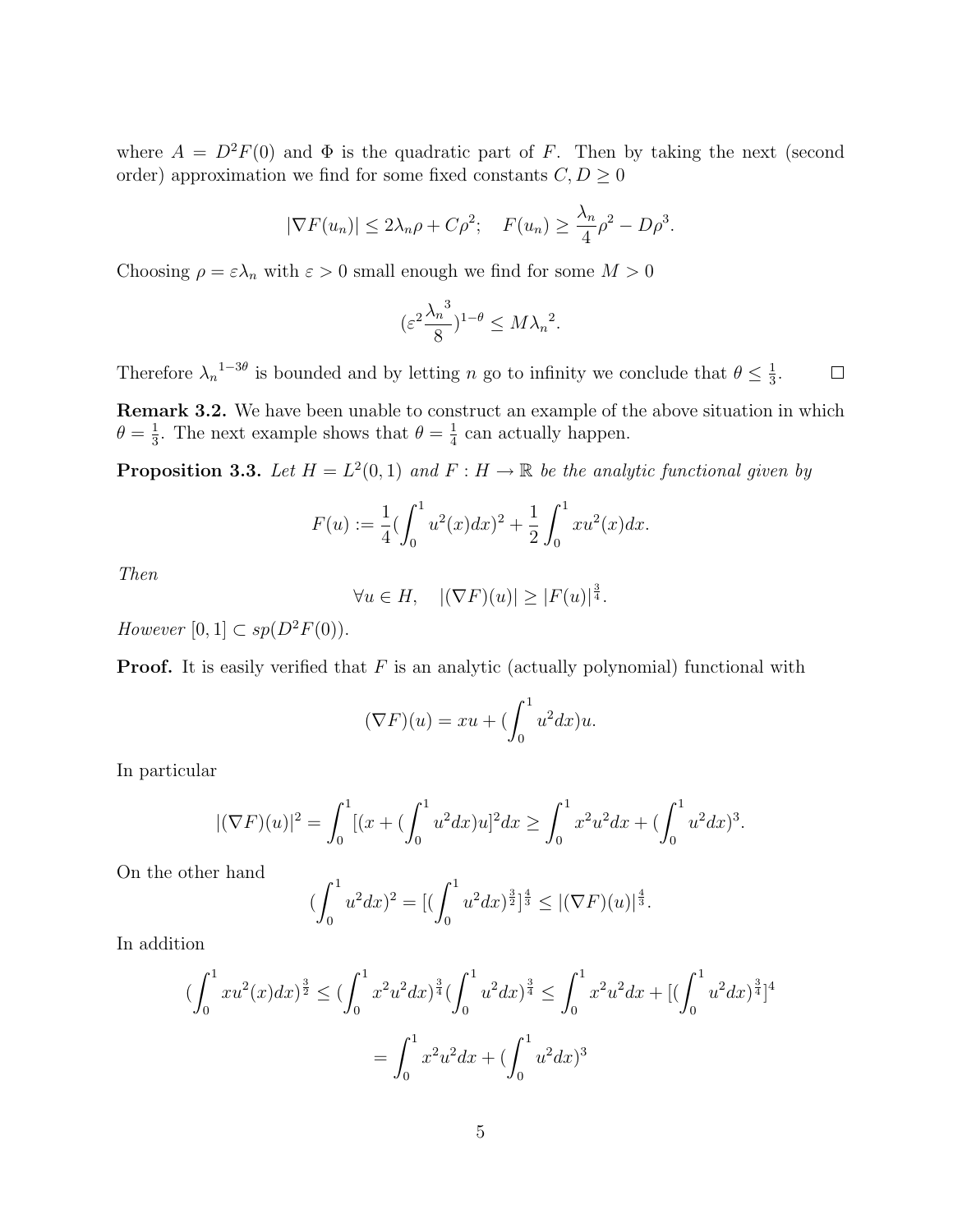therefore

$$
\left(\int_0^1 xu^2(x)dx\right) \le \left[\int_0^1 x^2 u^2 dx + \left(\int_0^1 u^2 dx\right)^3\right]^{\frac{2}{3}} \le |(\nabla F)(u)|^{2 \times \frac{2}{3}} = |(\nabla F)(u)|^{\frac{4}{3}}
$$

and we end up with

$$
F(u) := \frac{1}{4} \left( \int_0^1 u^2(x) dx \right)^2 + \frac{1}{2} \int_0^1 x u^2(x) dx \le \frac{3}{4} |(\nabla F)(u)|^{\frac{4}{3}}
$$

which clearly implies the result.

Remark 3.4. In the opposite direction it is natural to wander whether the condition on the spectrum of  $D^2F(0)$  is enough to ensure the existence of a Lojasiewicz gradient inequality. The following example where ker  $D^2F(0) = H$  shows that it is not the case.

**Proposition 3.5.** Let  $H = l^2(\mathbb{N})$  and  $F : H \to \mathbb{R}$  be the analytic functional given by

$$
F(u_1, u_2, \ldots u_n, \ldots) := \sum_{k=2}^{\infty} \frac{|u_k|^{2k+2}}{(2k+2)!}.
$$

Then F satisfies no Lojasiewicz gradient inequality.

**Proof.** First we note that  $D^2F(0) = 0$ , hence  $sp(D^2F(0)) = \{0\}$  and in particular 0 is isolated in  $sp(D^2F(0))$ . Defining  $(e_i)_j = \delta_{ij}$ , an immediate calculation shows that

$$
\forall t > 0, \quad F(te_k) = \frac{t^{2k+2}}{(2k+2)!}; \quad |\nabla F(te_k)| = \frac{t^{2k+1}}{(2k+1)!}.
$$

In particular for each  $\theta > 0$  we have

$$
\frac{F(te_k)^{1-\theta}}{|\nabla F(te_k)|} = c(\theta, k)t^{1-(2k+2)\theta}.
$$

Choosing k large enough gives a contradiction for t small.

 $\Box$ 

### 4 A framework adapted to unbounded operators.

In the application, in particular to PDE problems, the basic space will not be identified with its dual since the gradient operators we are dealing with are semilinear perturbations of an unbounded self-adjoint linear operator. Therefore the Hilbert space  $H$  will be replaced by a space V that we shall not identify with ist topological dual  $V'$ . We shall denote by  $J: V \to V'$  the duality map, by  $||v||$  the norm of a vector  $v \in V$ , by  $||f||_*$  the norm of a continuous linear form  $f \in V'$  and the duality pairing will be represented by

$$
\forall v \in V, \,\forall f \in V', \quad f(v) =: \langle f, v \rangle.
$$

 $\Box$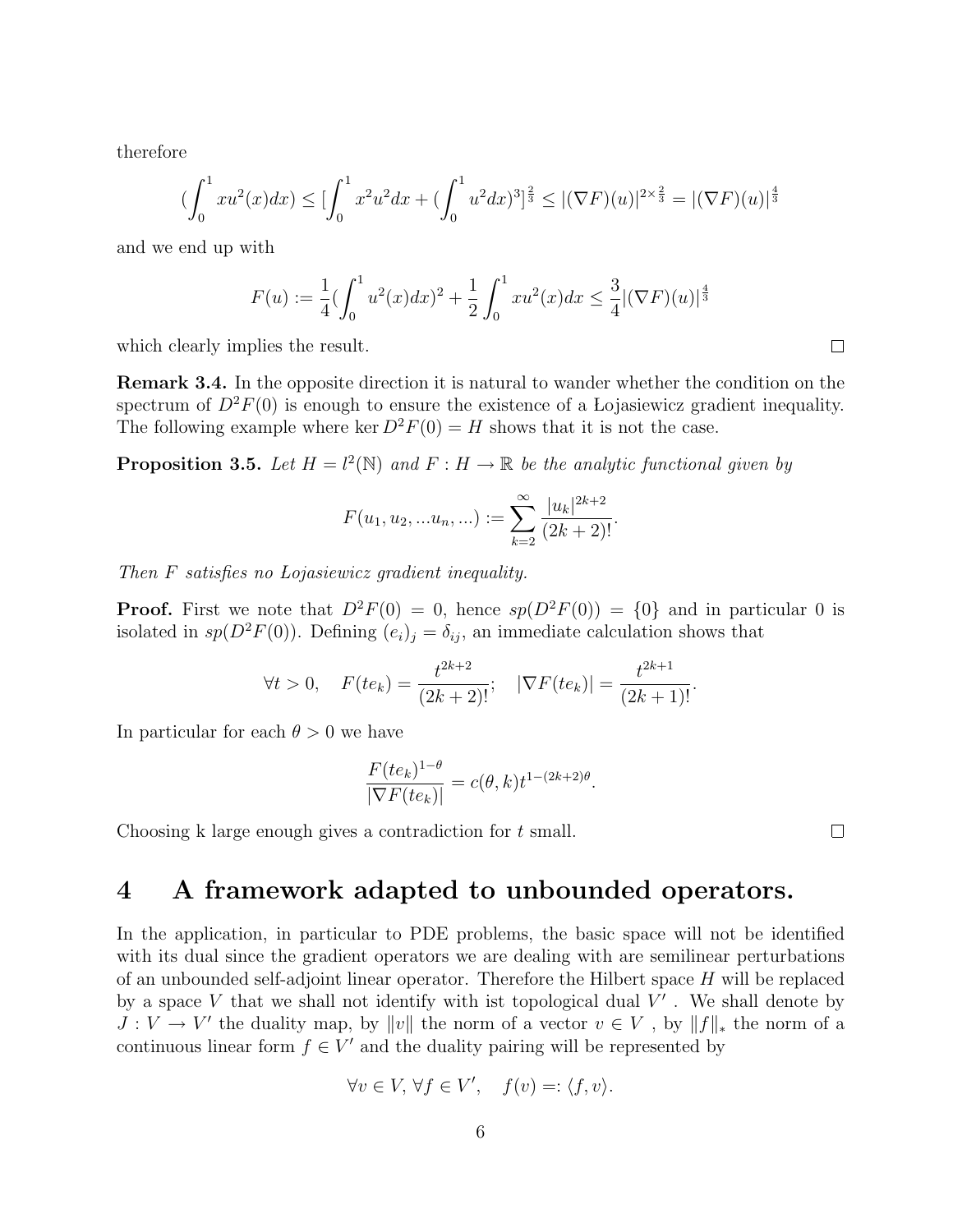Throughout this section we consider a linear operator  $A \in L(V, V')$  which is symmetric :

$$
\forall u \in V, \ \forall v \in V, \quad \langle Au, v \rangle = \langle Av, u \rangle \tag{5}
$$

and the associated quadratic form  $\Phi : V \longrightarrow \mathbb{R}$  defined by

$$
\forall u \in V, \quad \Phi(u) = \frac{1}{2} \langle Au, u \rangle \tag{6}
$$

so that A is the derivative of  $\Phi$  at any point.

Theorem 4.1. The following properties are equivalent i) 0 is not an accumulation point of  $sp(J^{-1}A)$ . ii) For some  $\rho > 0$  we have

$$
\forall v \in \ker(A)^{\perp}, \quad ||Av||_* \ge \rho ||v||.
$$

iii)  $\Phi$  satisfies the gradient inequality at the origin for some  $\theta > 0$ . iv)  $\Phi$  satisfies the gradient inequality at any point for  $\theta = \frac{1}{2}$  $\frac{1}{2}$ .

**Proof.** The result follows from Theorem 2.1 applied to  $\tilde{A} = J^{-1}A \in L(V)$ .  $\Box$ 

#### 5 A basically optimal nonlinear result.

The examples of Section 3 suggest that the following result is essentially optimal. For the statement of this result we consider two real Hilbert spaces  $V, H$  where  $V \subset H$  with continuous and dense imbedding and  $H'$ , the topological dual of  $H$  is identified with  $H$ . therefore

 $V \subset H = H' \subset V'$ 

with continuous and dense imbeddings. The duality product of  $\phi \in V'$  with  $v \in V$  is denoted as  $\langle \phi, v \rangle$ .

**Theorem 5.1.** Let  $F: U \to \mathbb{R}$  be an analytic functional where  $U \subset V$  is an open neighborhood of 0 and assume

$$
F(0) = 0; \quad DF(0) = 0.
$$

We assume the two conditions

i)  $N := \text{ker } D^2F(0)$  is finite dimensional.

ii) There is  $\rho > 0$  for which

 $\forall u \in N^{\perp}, \quad ||D^2F(0)u||_{V'} \ge \rho ||u||_{V}.$ 

Then there exists  $\theta \in (0, 1/2)$ , a neighborhood W of 0 and  $c > 0$  for which

 $\forall u \in W, \quad ||DF(u)||_{V'} \ge c|F(u)|^{1-\theta}.$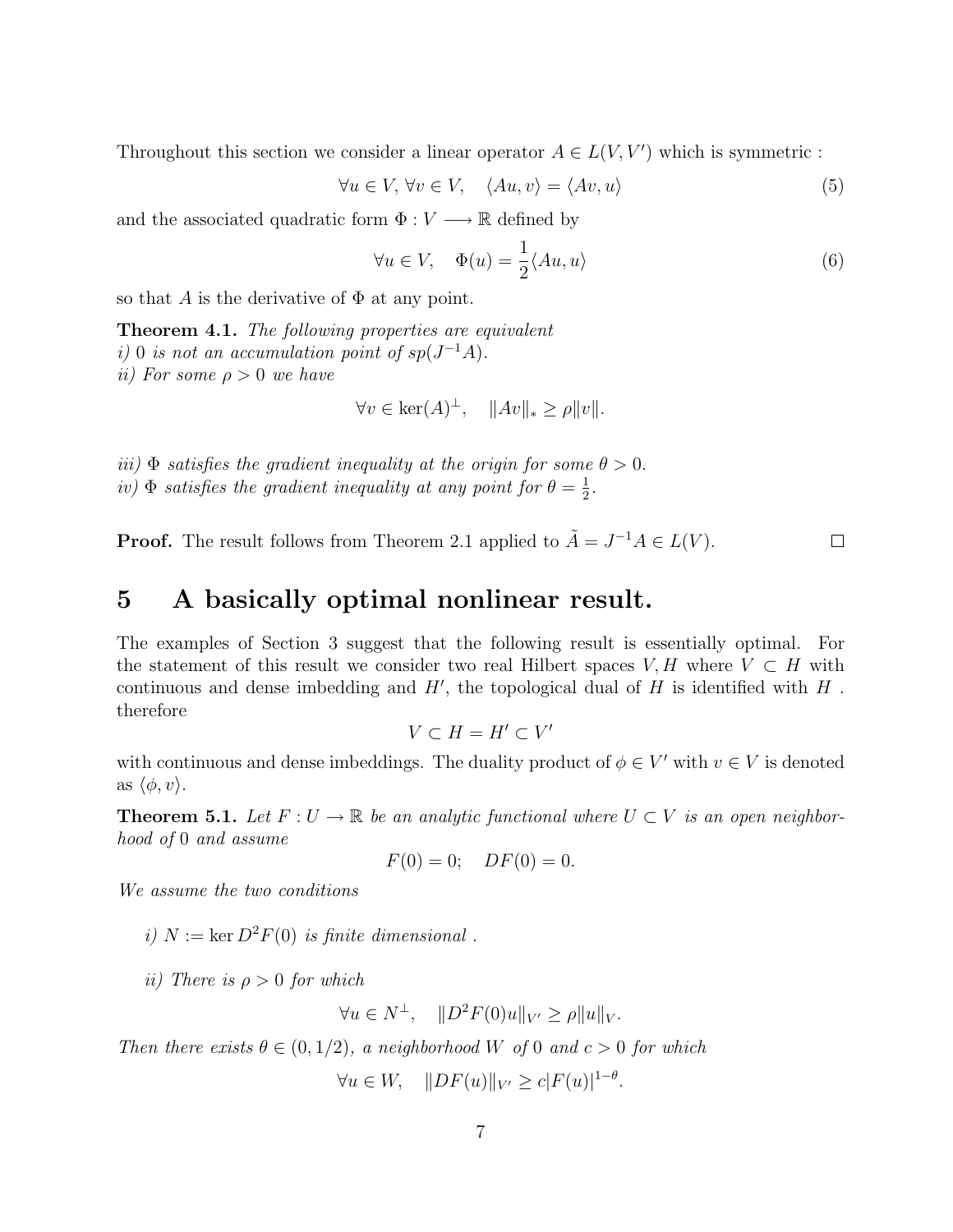**Proof.** We set  $A = D^2F(0) \in L(V, V')$  and we introduce the orthogonal projection  $\Pi$  in H on  $N = \text{ker}(A)$ . First we show that the linear operator  $\mathcal{L} := \Pi + A$  restricted to V is one to one and onto. Actually we shall see that for some  $\eta > 0$ 

$$
\forall u \in V, \quad \|\mathcal{L}u\|_{V'} \ge \eta \|u\|_{V}.\tag{7}
$$

Thanks to the fact that A is symmetric:  $V \to V'$  we have  $R(A) \subset N^{\perp}$  and in particular

$$
R(A) \cap N = \{0\}.
$$

Then (7) becomes an immediate consequence of the next Lemma

**Lemma 5.2.** Let W be a real Hilbert space endowed with the norm  $\Vert .\Vert_W$  and N, F two closed subspaces with N finite dimensional. Then, assuming

$$
F \cap N = \{0\}
$$

there is a constant  $\sigma > 0$  such that

$$
\forall (n, f) \in N \times F, \quad ||n + f||_W \ge \sigma(||n||_W + ||f||_W).
$$

**Proof.** First we denote by Q the projection onto  $F^{\perp}$  in the sense of W. We observe that the function

$$
n \in N \to p(n) = ||Qn||_W
$$

is a norm on N and since N is finite dimensional we find immediately the existence of  $\nu > 0$ for which

$$
\forall n \in N, \quad ||Qn||_W \ge \nu ||n||_W.
$$

Now we have

$$
n + f = Qn + (I - Q)n + f
$$

and  $(I - Q)n + f \in F$ , therefore by orthogonality in W we deduce

$$
||n + f||_{W} \ge ||Qn||_{W} \ge \nu ||n||_{W}.
$$

Then it suffices to observe that

$$
||f||_W = ||n + f - n||_W \le ||n + f||_W + ||n||_W \le (1 + \nu^{-1})||n + f||_W
$$

and the result follows with

$$
\sigma = \frac{\nu}{\nu + 2}.
$$

 $\Box$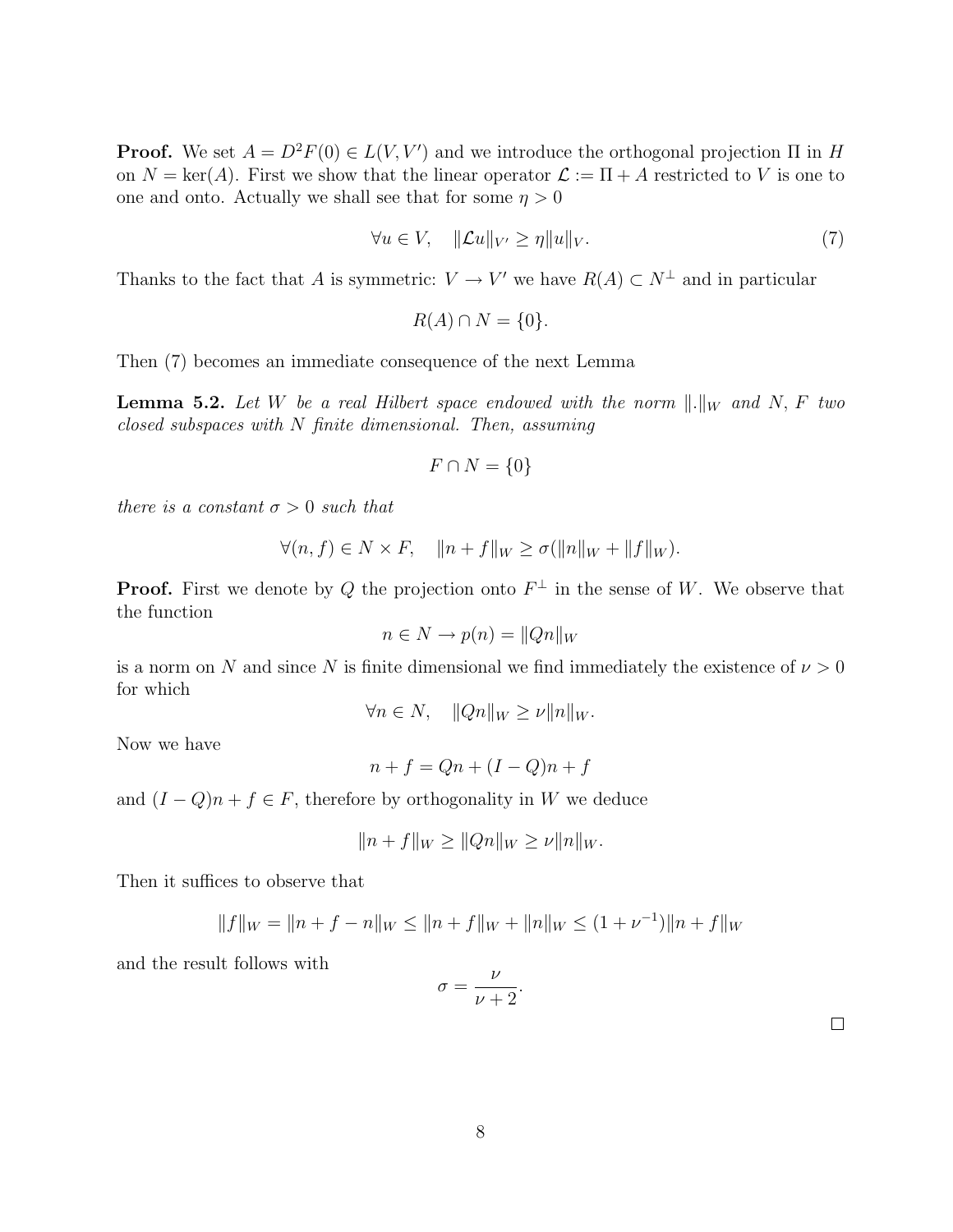In order to prove (7) it suffices to apply Lemma 5.2 with  $W = V'$ ,  $F = R(A)$ ,  $N =$  $\ker A \subset V \subset V', n = \Pi u, f = Au, n + f = \mathcal{L}u.$  Indeed we have

$$
\forall u \in V, ||u||_V \le ||u - \Pi u||_V + ||\Pi u||_V \le \rho^{-1} ||A(u - \Pi u)||_{V'} + K||\Pi u||_{V'}
$$

by using ii) and the equivalence of the norms in  $V$  and  $V'$  in the finite dimensional space  $N$ . Then

$$
\forall u \in V, ||u||_V \le \max\{\rho^{-1}, K\})(||Au||_{V'} + ||\Pi u||_{V'})
$$

and the Lemma gives

$$
\forall u \in V, \|u\|_{V} \le \sigma^{-1} \max\{\rho^{-1}, K\} \|\mathcal{L}u\|_{V'}
$$

that is (7) with  $\eta = \sigma \min\{\rho, K^{-1}\}\$ . Now we observe that (7) implies the one to one character of L. In addition since L is symmetric we have  $\overline{R(L)} = [\ker L]^{\perp} = V'$ . Then from (7) it follows that  $\mathcal L$  is onto. Indeed given any  $\varphi \in V'$ , there exists a sequence  $\varphi_n = \mathcal L u_n$  with  $\|\varphi_n - \varphi\|_{V'} \to 0$ . In particular  $\varphi_n$  is a Cauchy sequence in V', and by(7)  $u_n$  is Cauchy in V. Setting  $u = \lim_{V} u_n$  we clearly conclude that  $\varphi = \mathcal{L}u \in R(\mathcal{L})$ . Finally, by Banach's theorem we have also

$$
\mathcal{L}^{-1} \in L(V', V).
$$

Let now

$$
\begin{array}{rcl}\n\mathcal{N}: V & \longrightarrow & V' \\
u & \longmapsto & \Pi u + DF(u).\n\end{array}
$$

By using the hypotheses, we deduce that  $\mathcal N$  is analytic in the neighborhood of 0 and  $D\mathcal N(0)$  =  $\mathcal{L}$ . Applying the local inversion theorem (analytic version cf [21] corollary 4.37 p. 172), we can find a neighborhood of 0,  $W_1(0)$  in V, a neighborhood of 0,  $W_2(0)$  in V' and an analytic map

$$
\Psi: W_2(0) \longrightarrow W_1(0) \quad \text{which satisfies}
$$

$$
\mathcal{N}(\Psi(f)) = f \qquad \forall f \in W_2(0)
$$

$$
\Psi(\mathcal{N}(u)) = u \qquad \forall u \in W_1(0)
$$

$$
\|\Psi(f) - \Psi(g)\|_V \le C_1 \|f - g\|_{V'} \quad \forall f, g \in W_2(0) \quad C_1 > 0.
$$
 (8)

Since  $F$  is  $C^1$ , we also have

$$
||DF(u) - DF(v)||_{V'} \le C_2 ||u - v||_V \quad \forall (u, v) \in W_1(0).
$$
\n(9)

For  $\xi \in \mathbb{R}^m$  small enough to achieve  $\sum_{n=1}^{\infty}$  $j=1$  $\xi_j \varphi_j \in W_2(0)$ , we define the map  $\Gamma$  by

$$
\Gamma(\xi) = F(\Psi(\sum_{j=1}^m \xi_j \varphi_j)).
$$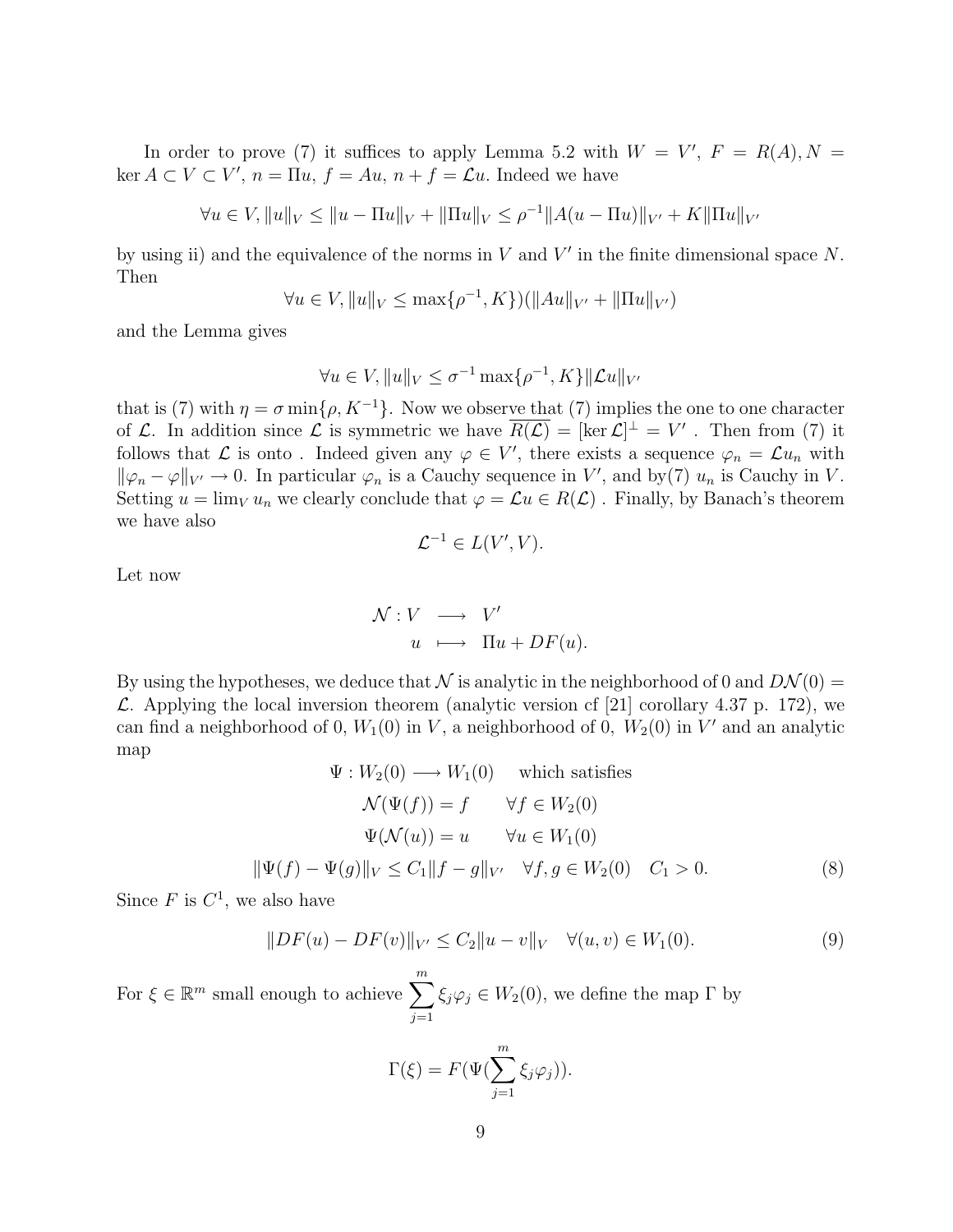By using the chain rule, since  $F: U \longrightarrow \mathbb{R}$  is analytic, the function  $\Gamma$  is real analytic in some neighborhood of 0 in  $\mathbb{R}^m$ .

Let  $u \in W_1(0)$  such that  $\Pi(u) = \sum_{n=1}^{\infty}$  $j=1$  $\xi_j\varphi_j \in W_2(0)$ . For any  $k \in \{1, \cdots m\}$  we have the

formula

$$
\frac{\partial \Gamma}{\partial \xi_k} = \frac{d}{ds} E(\Psi[\sum_{j \neq k} \xi_j \varphi_j + (\xi_k + s)\varphi_k])|_{s=0} = \langle DF(\Psi(\sum_{j=1}^m \xi_j \varphi_j)), \Psi'(\sum_{j=1}^m \xi_j \varphi_j) \varphi_k \rangle.
$$

By (8), it is clear that for each  $k \in \{1, \dots m\}$ ,  $\Psi'(\sum^{m}$  $j=1$  $\xi_j \varphi_j \varphi_k$  is bounded in V. Then by using  $(8)$  and  $(9)$  we obtain

$$
\|\nabla\Gamma(\xi)\|_{\mathbb{R}^m} \leq C_3 \|DF(\Psi(\sum_{j=1}^m \xi_j \varphi_j))\|_{V'}
$$
  
\n
$$
= C_3 \|DF(\Psi(\Pi(u)))\|_{V'}
$$
  
\n
$$
= C_3 \|DF(\Psi(\Pi(u))) - DF(u) + DF(u)\|_{V'}
$$
  
\n
$$
\leq C_3 \|DF(u)\|_{V'} + C_4 \|\Psi(\Pi(u)) - u\|_{V}
$$
  
\n
$$
= C_3 \|DF(u)\|_{V'} + C_5 \|\Psi(\Pi(u)) - \Psi(\Pi u + DF(u))\|_{V'}
$$
  
\n
$$
\leq C_3 \|DF(u)\|_{V'} + C_5 \|DF(u)\|_{V'}
$$

hence

$$
\|\nabla\Gamma(\xi)\|_{\mathbb{R}^m} \le C_6 \|DF(u)\|_{V'}.\tag{10}
$$

On the other hand

$$
|E(u) - \Gamma(\xi)| = |E(u) - E(\Psi(\Pi(u)))|
$$
  
\n
$$
= |\int_0^1 \frac{d}{dt} [E(u + t(\Psi(\Pi(u)) - u)] dt |
$$
  
\n
$$
= |\int_0^1 (DF(u + t(\Psi(\Pi(u)) - u)), \Psi(\Pi(u)) - u) dt |
$$
  
\n
$$
\leq ||\Psi(\Pi(u)) - u||_V \int_0^1 ||DF(u + t(\Psi(\Pi(u)) - u)||_{V'} dt
$$
  
\n
$$
\leq |\int_0^1 (||DF(u)||_{V'} + t C_7 ||\Psi(\Pi(u)) - u||_V) dt] ||\Psi(\Pi(u)) - u||_V
$$
  
\n
$$
\leq C_8 ||DF(u)||_{V'} ||\Psi(\Pi(u)) - \Psi(\Pi(u) + DF(u))||_V
$$

hence

$$
|E(u) - \Gamma(\xi)| \le C_9 \|DF(u)\|_{V'}^2.
$$
\n(11)

Applying the classical Lojasiewicz inequality to  $\Gamma$ , we now obtain:

$$
|E(u)|^{1-\theta} \le |\Gamma(\xi)|^{1-\theta} + |\Gamma(\xi) - E(u)|^{1-\theta} \le \|\nabla \Gamma(\xi)\|_{\mathbb{R}^m} + |\Gamma(\xi) - E(u)|^{1-\theta}.
$$
 (12)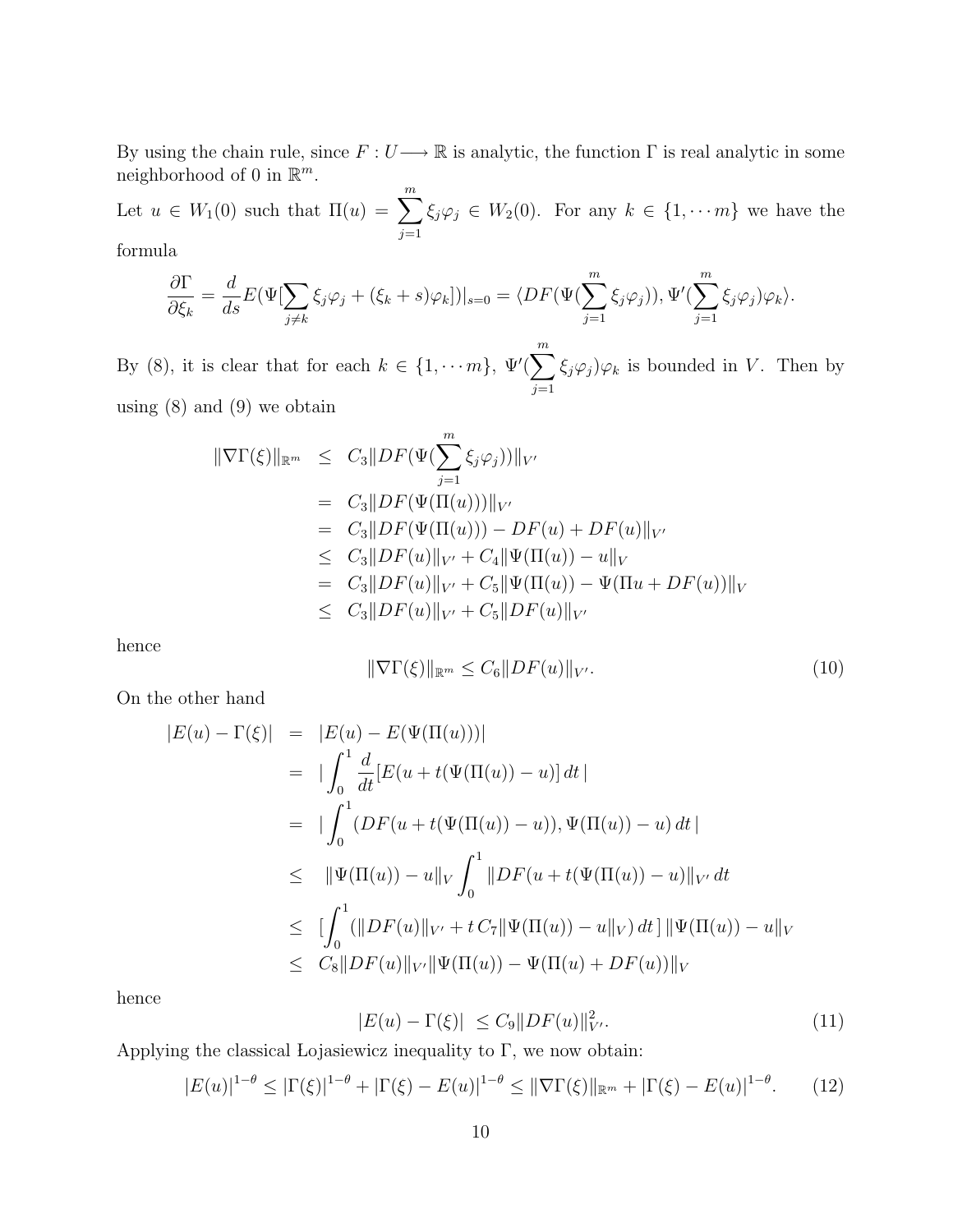By combining  $(10)$ ,  $(11)$ ,  $(12)$  we obtain

$$
|E(u)|^{1-\theta} \le C_6 ||DF(u)||_{V'} + C_9^{1-\theta} ||DF(u)||_{V'}^{2(1-\theta)}.
$$

Then since  $2(1 - \theta) \ge 1$ , there exist  $\sigma > 0$ ,  $c > 0$  such that

$$
||DF(u)||_{V'} \ge c|E(u)|^{1-\theta} \quad \text{ for all } u \in V \text{ such that } ||u||_V < \sigma.
$$

Theorem 5.1 is completely proved.

### 6 Remarks and application.

Theorem 5.1 suggests a few observations

Remark 6.1. Theorem 5.1 is of course applicable near any equilibrium point

$$
a \in \mathcal{E} = \{v \in V, DF(v) = 0\}
$$

and gives, assuming that  $A = D^2F(a)$  satisfies the relevant hypothesis, the existence of a neighbourhood  $W$  of  $a$  in  $V$  such that

$$
\forall u \in W, \quad ||DF(u)||_{V'} \ge c|F(u) - F(a)|^{1-\theta}.
$$

Remark 6.2. Theorem 4.1 shows that Theorem 5.1 is essentially optimal, since in order for such a general result to be true we at least need it to apply to quadratic forms. The finite dimensionality hypothesis on N is motivated by the example of Proposition 3.5.

**Remark 6.3.** If the imbedding  $V \to H$  is compact and for some  $m_0 \in \mathbb{R}$  the operator  $D^2F(0) + m_0I$  is invertible, then Lemma 6.1 from [12] shows that the condition is automatically fulfilled. Actually we have the following more general result

**Proposition 6.4.** Let V, W be two reflexive Banach spaces spaces and  $L \in \mathcal{L}(V, W)$  be such that for some compact operator  $K \in \mathcal{L}(V, W)$ ,  $L + K$  is invertible. Let X be a closed linear subspace of V such that

$$
X \cap \ker L = \{0\}.
$$

Then there exists  $c > 0$  such that

$$
\forall v \in X, \quad \|Lv\|_W \ge c \|v\|_V.
$$

**Proof.** If  $X = \{0\}$  there is nothing to prove. Otherwise, assuming that the result is not true, for each integer  $n \geq 1$ , let  $w_n \in X$  be such that

$$
w_n \in X
$$
,  $||w_n||_V = 1$ ,  $||Lw_n||_W \le \frac{1}{n}$ .

 $\Box$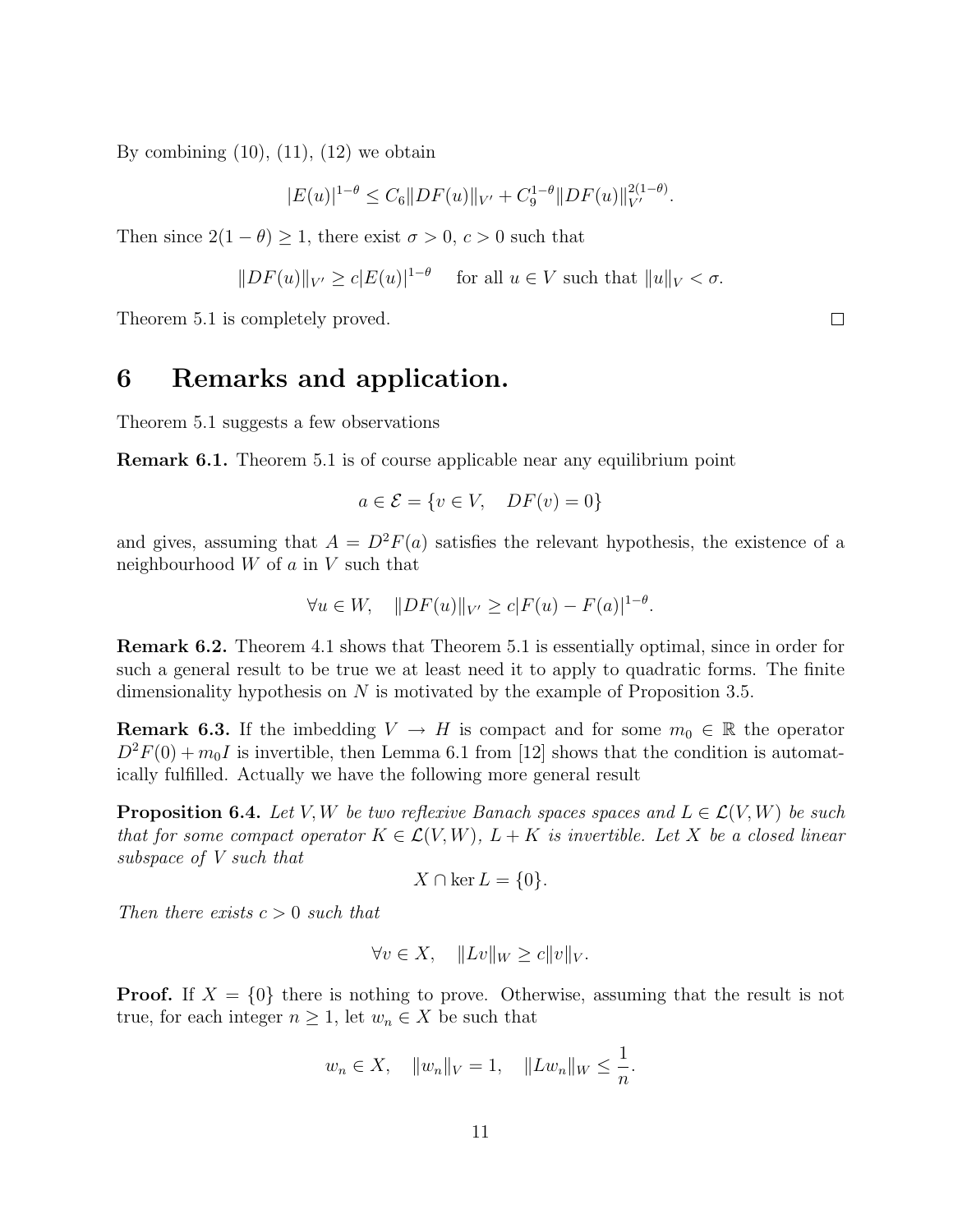Then we can replace  $w_n$  by a subsequence (still denoted  $w_n$ ) such that

$$
w_n \to w
$$
 weakly in V and  $Lw_n \to 0$  strongly in W.

Since L is continuous from  $(V, \text{weak})$  to  $(W, \text{weak})$  we have  $Lw = 0$ . Since X is closed, hence weakly sequentially closed in V, we also have  $w \in X$ , hence  $w = 0$ . In particular, we have

$$
(L+K)w_n = Lw_n + Kw_n \to 0 \text{ strongly in } W
$$

therefore

 $w_n \to 0$  strongly in V,

which contradicts

$$
||w_n||_V = 1.
$$

 $\Box$ 

**Corollary 6.5.** Let V, H be as in the statement of Theorem 5.1, let  $F: U \to \mathbb{R}$  be an analytic functional where  $U \subset V$  is an open neighborhood of a and assume  $DF(a) = 0$ . We assume the two conditions

i)  $N := \text{ker } D^2 F(0)$  is finite dimensional.

ii) For some compact operator  $K \in \mathcal{L}(V, V')$ ,  $L + K$  is invertible. Then there exists  $\theta \in (0, 1/2)$ , a neighborhood W of a and  $c > 0$  for which

 $\forall u \in W, \quad ||DF(u)||_{V'} \ge c|F(u) - F(a)|^{1-\theta}.$ 

Proof. This result is an immediate consequence of Theorem 5.1 and Proposition 6.4  $\Box$ 

Corollary 6.6. Let  $\Omega$  be a bounded open interval of  $\mathbb{R}$ , let G be an analytic function and  $g = G'$ . The functional  $\Phi$  defined by

$$
\forall u \in H_0^1(\Omega), \quad \Phi(u) = \int_{\Omega} \left[\frac{1}{2}u_x^2 + G(u)\right] dx
$$

is such that for any solution  $\varphi$  of

$$
\varphi \in H_0^1(\Omega), \quad -\Delta \varphi + g(\varphi) = 0
$$

there is  $\theta \in (0, \frac{1}{2})$  $\frac{1}{2}$ ) and  $\varepsilon > 0$ ,  $C > 0$  for which

$$
\forall u \in H_0^1(\Omega), \quad \|u - \varphi\|_{H_0^1(\Omega)} \le \varepsilon \Rightarrow |\Phi(u) - \Phi(\varphi)|^{1-\theta} \le C \|\varphi\|_{H^{-1}(\Omega)}.
$$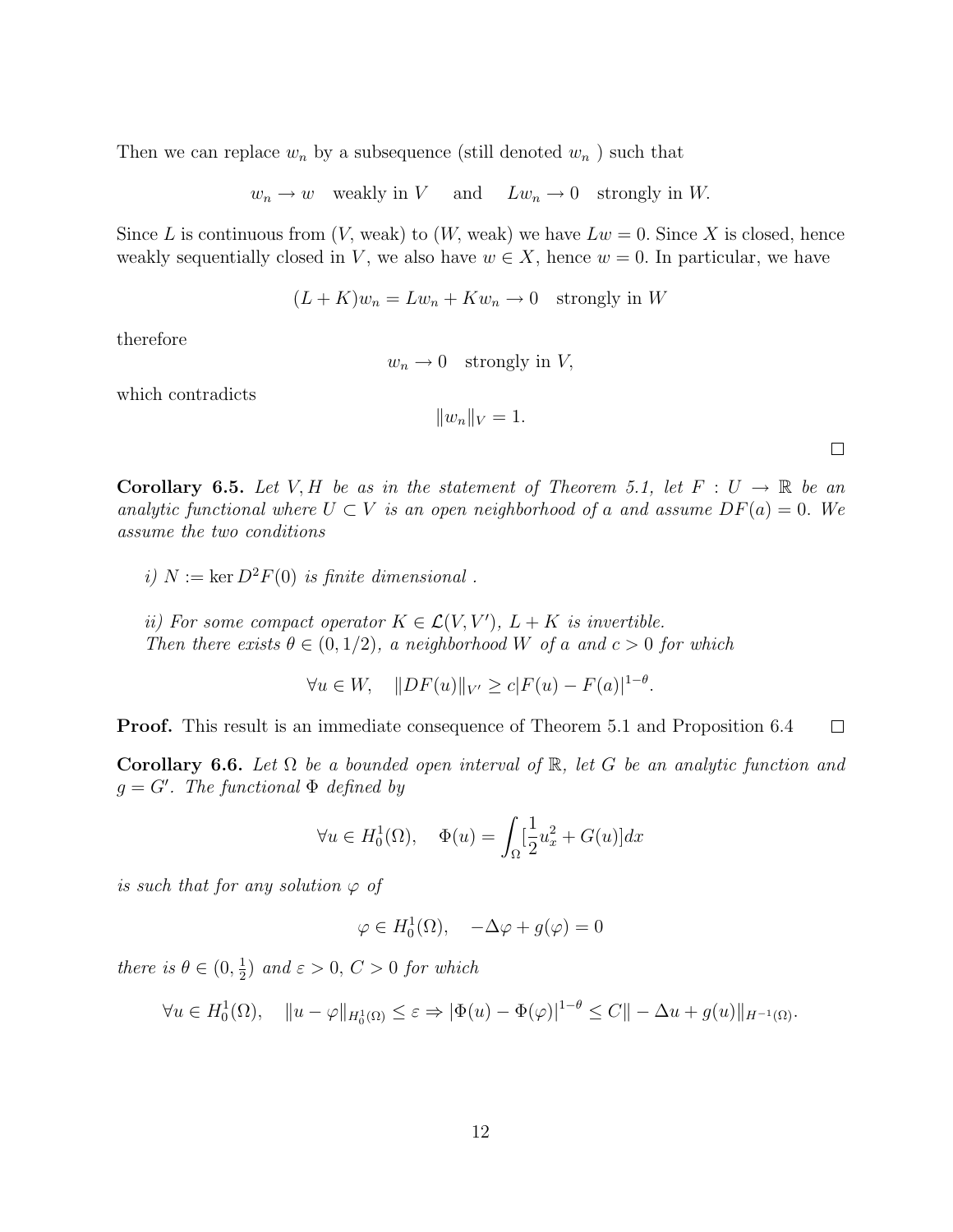**Proof.** We have for any  $\varphi$  as above

$$
\forall u \in H_0^1(\Omega), \quad D^2 \Phi(\varphi)(u) = -\Delta u + g'(\varphi)(u).
$$

In particular for  $m > 0$  large enough, the operator

$$
\Lambda = D^2 \Phi(\varphi) + mI
$$

where  $I$  stands for the identity operator is coercive, thus invertible as an operator from  $H_0^1(\Omega)$  to  $H^{-1}(\Omega)$ . In addition the kernel of  $D^2\Phi(\varphi)$  is clearly finite dimensional. Since I :  $H_0^1(\Omega) \to H^{-1}(\Omega)$  is compact, the result follows from Corollary 6.5 applied with  $V = H_0^1(\Omega)$ ,  $H = L^2(\Omega).$  $\Box$ 

**Corollary 6.7.** Let  $\Omega$  be a bounded open interval of  $\mathbb{R}^N$  with  $N \leq 3$ , let G be an analytic function and  $g = G'$ . The functional  $\Phi$  defined by

$$
\forall u \in H_0^2(\Omega), \quad \Phi(u) = \int_{\Omega} \left[\frac{1}{2} |\Delta u|^2 + G(u)\right] dx
$$

is such that for any solution  $\varphi$  of

$$
\varphi \in H_0^2(\Omega), \quad \Delta^2 \varphi + g(\varphi) = 0
$$

there is  $\theta \in (0, \frac{1}{2})$  $\frac{1}{2}$ ) and  $\varepsilon > 0$ ,  $C > 0$  for which

$$
\forall u \in H_0^2(\Omega), \quad \|u - \varphi\|_{H_0^2(\Omega)} \le \varepsilon \to |\Phi(u) - \Phi(\varphi)|^{1-\theta} \le C \|\Delta^2 u + g(u)\|_{H^{-2}(\Omega)}.
$$

**Proof.** We have for any  $\varphi$  as above

$$
\forall u \in H_0^2(\Omega), \quad D^2 \Phi(\varphi)(u) = \Delta^2 u + g'(\varphi)(u)
$$

In particular for  $m > 0$  large enough, the operator

$$
\Lambda = D^2 \Phi(\varphi) + mI
$$

is coercive, thus invertible as an operator from  $H_0^2(\Omega)$  to  $H^{-2}(\Omega)$ . In addition the kernel of  $D^2\Phi(\varphi)$  is clearly finite dimensional. Since  $I: H_0^2(\Omega) \to H^{-2}(\Omega)$  is compact, the result follows from Corollary 6.5 applied with  $V = H_0^2(\Omega)$ ,  $H = L^2(\Omega)$ .  $\Box$ 

Remark 6.8. In higher dimensions, Theorem 5.1 cannot be applied directly since the nonlinear perturbation is no longer analytic in the topology of  $V = H_0^1(\Omega)$  for the first example when  $N > 1$ , and the topology of  $V = H_0^2(\Omega)$  when  $N > 3$  in the second example. In higher dimensions one makes use of the fact that the equilibria are smoother and the analyticity of the functional is used on a smaller Banach space in order to be able to treat the finite dimensional term at the end, cf. [20, 16, 10, 8] for precise statements.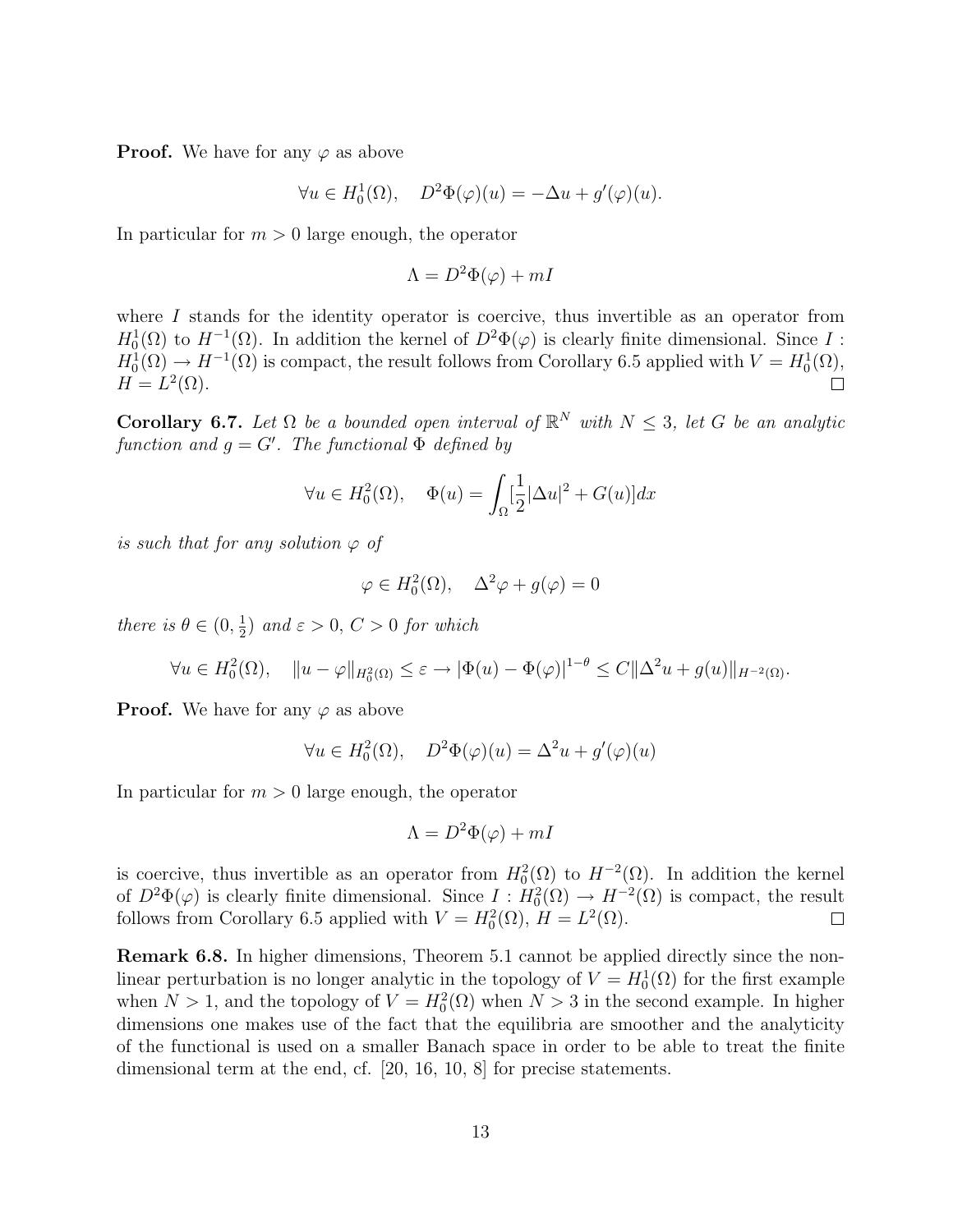## References

- [1] I. Ben Hassen, Decay estimates to equilibrium for some asymptotically autonomous semilinear evolution equations, Asymptotic Analysis, to appear.
- [2] I. Ben Hassen and L. Chergui, Convergence of global and bounded solutions of some nonautonomous second order evolution equations with nonlinear dissipation, to appear.
- [3] L. Chergui, Convergence of global and bounded solutions of a second order gradient like system with nonlinear dissipation and analytic nonlinearity, J. Dynam. Differential Equations 20 (2008), 643–652.
- [4] L. Chergui, Convergence of global and bounded solutions of the wave equation with nonlinear dissipation and analytic nonlinearity, J. Evol. Equ. 9 (2009), 405–418.
- [5] R. Chill, On the Lojasiewicz-Simon gradient inequality, *J. Funct. Anal.* **201** (2003), 572–601.
- [6] R. Chill , A. Haraux and M.A. Jendoubi, Applications of the Lojasiewicz-Simon gradient inequality to gradient-like evolution equations, Anal. Appl. 7 (2009), 351–372.
- [7] R. Chill and M.A. Jendoubi, Convergence to steady states in asymptotically autonomous semilinear evolution equations, Nonlinear Anal. 53 (2000), 1017–1039.
- [8] E. Feireisl and F. Simondon, Convergence for semilinear degenerate parabolic equations in several space dimensions, J. Dynam. Differential Equations 12 (2000), 647–673.
- [9] A. Haraux and M.A. Jendoubi, Convergence of solutions of second-order gradient-like systems with analytic nonlinearities, J. Differential Equations 144 (1998), 313–320.
- [10] A. Haraux and M.A. Jendoubi, Convergence of bounded weak solutions of the wave equation with dissipation and analytic nonlinearity, *Calculus of Variations and PDE* 9, (1999) 95-124.
- [11] A. Haraux and M.A. Jendoubi, Decay estimates to equilibrium for some evolution equations with an analytic nonlinearity. Asymptot. Anal. **26** (2001), 21–36.
- [12] A. Haraux and M.A. Jendoubi, On the convergence of global and bounded solutions of some evolution equations. J. Evol. Equ. 7 (2007), 449–470.
- [13] A. Haraux, M.A. Jendoubi and O. Kavian, Rate of decay to equilibrium in some semilinear parabolic equations, J. Evol. Eq. 3 (2003), 463-484.
- [14] S.J. Huang, Gradient Inequalities, with Applications to Asymptotic Behavior And Stability of Gradient-like Systems, Mathematical Surveys and Monographs, vol. 126, Amer. Math. Soc., Providence, RI, 2006.